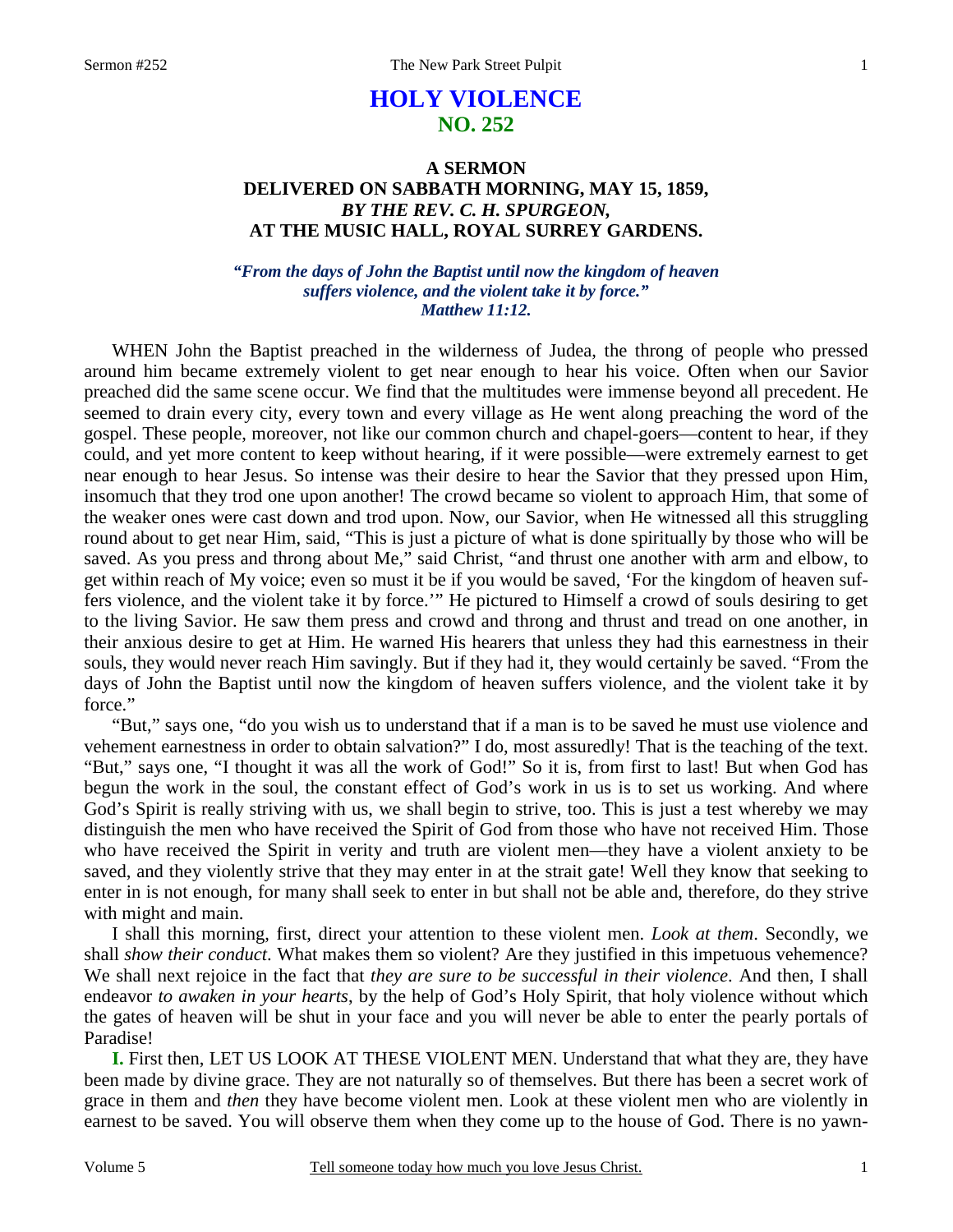ing with them, no listlessness or inattention, no imagination that if they do but sit in the place the hourand-a-half which is regularly allotted to divine worship, they will have done enough! No. They hear with both their ears and they look with both their eyes and all through the service they have an intense desire that they may find Christ! Meet them as they go up to the house of prayer and ask them why they are going there. They know right well what they are going after. "I am going there to find mercy and to find peace and rest to my soul, for I am in anguish about sin and I need to find the Savior. I am in hopes that being in the way, the Lord will meet with me, so I am about to lay myself down by the side of the pool of Bethesda in the hope that the Holy Spirit will stir the pool and enable me to step in." You do not find these people like the most of modern hearers, critical, or else careless. No. They are all awake to see whether there is not something to be had which may be a balm to their wearied spirits and a cordial to their troubled breasts! Mark these violent people after they have gone home. They go to their chambers and they begin to pray. Not that prayer between sleeping and waking that some of you are used to attend to—not that drowsy supplication which never gets beyond the ceiling of your bedroom—but they fall on their knees and with a holy anxiety they begin to cry, "Lord, save me or I perish! O Lord save me! I am ready to perish, Lord. I beseech You, stretch out Your hand and rescue my poor soul from that destruction which now haunts my spirit!" And see them after they have prayed, how they turn over the Word of God—they do not read its chapters as if the mere looking at the letters was enough, but they read just as Watts says in his hymn—

### *"Yet save a trembling sinner, Lord, Whose hope, still hovering round Your Word Would light on some sweet promise there, Some sure support against despair."*

And down they are on their knees again! "O Lord speak to my soul through Your Word! Lord help me to lay hold on the promise; enable me to grasp it! Oh, let not my soul perish for lack of Your help and Your grace." And then see these violent men whom God has made in earnest about being saved—you will not find them leaving their devotions in their closets, or in their house of prayer—wherever they go, there is a solemn earnestness upon them which the world cannot understand! They are seeking after Jesus, and rest they neither will nor can, until they find Him. Their nights are disturbed with dreams and their days are made sad with their pantings after the blessing—without which they cannot live and without which they dare not die!

My hearer, have you ever been one of these violent men, or are you so now? Blessed be God if this holy violence is in your spirit—you shall yet take heaven by force—you shall take it by storm and carry the gates of heaven by the battery of your prayers! Only persevere with insistence. Plead, wrestle, continue to strive and you will, at length, prevail. But ah, my hearer, if you have never had a strong unconquerable anxiety about your soul, you are as yet a stranger to the things of God. You do not understand that victorious violence without which the gates of heaven never can be stormed. Some of us can look back to the time when we were seeking Christ. I could myself awake of a morning easily then. The first ray of light that came into my chamber would awaken me to take up Baxter's *Call to the Unconverted* that lay under my pillow. I believed I had not repented enough, and I began to read that. Oh, how I hoped that would break my heart! And then I would get Doddridge's *Rise and Progress of Religion in the Soul,* and Alleine's *Alarm* and read them. But, still, I think I might have read them to this day and not been a whit the better if I had not something better than alarm, in remembering that Christ came into the world to save every sinner who was willing to cast himself upon His blood and righteousness and take Him at His word and trust God! Have you not seen many—and are there not many among us—men and women who have said, "I must have mercy, I must have it—it is not a thing which I *may* have, or may *not* have—but I am a lost soul if I have it not"? And when they have gone to pray, they have seemed like Samsons—they have got hold of the two posts of heaven's gate of Mercy, and they have pulled as if they would pull them up by their eternal roots sooner than not get the blessing! They have hammered at the gates of heaven until it seemed as if they would split the golden bolts rather than be turned away! No person ever gets peace until he gets into such a passion of earnestness to be saved, that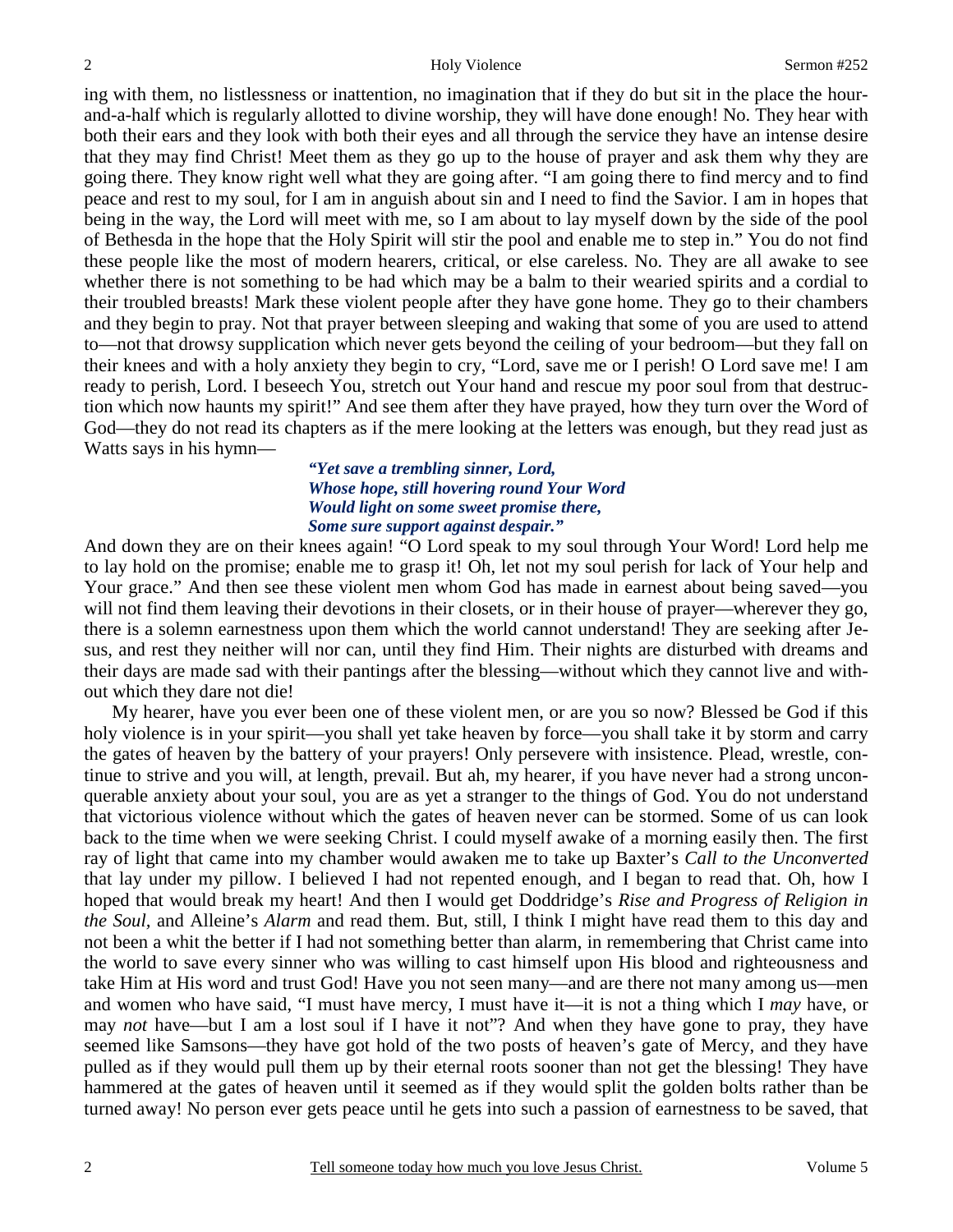#### Sermon #252 Holy Violence

But this violence does not end when a man finds Christ. It then begins to exercise itself in another way. The man who is pardoned and who knows it, then becomes violently in love with Christ! He does not love Him just a little, but he loves Him with all his soul and all his might. He feels as if he could wish to die for Christ and his heart pants to be able to live alone with his Redeemer and serve Him without interruption. Mark such a one who is a true Christian. Mark his prayers, and you will see there is violence in all his supplications when he pleads for the souls of men. Mark his outward actions, and they are violently sincere, violently earnest. Mark him when he preaches—there is no dull droning out of a monotonous discourse—he speaks like a man who means what he says and who must speak it, or else woe would be unto him if he preached not the gospel! As I look around on many of the churches, yes, on many members of my own church, I am apt to fear that they are not God's children at all, because they have nothing of this holy violence! Have you ever read Coleridge's *Ancient Mariner?* I dare say you have thought it one of the strongest imaginations ever put together, especially that part where the old mariner represents the corpses of all the dead men rising up—all of them dead, yet rising up to manage the ship—dead men pulling the ropes, dead men steering, dead men spreading the sails! I thought what a strange idea that was. But do you know I have lived to see that true—I have seen it done! I have gone into churches and I have seen a dead man in the pulpit and a dead man as a deacon and a dead man holding the plate at the door and dead men sitting to hear! You say, "Strange!" but I have! I have gone into Societies and I have seen it all going on so regularly. These dead men, you know, never overstep the bounds of prudence—not they—they have not life enough to do that! They always pull the rope orderly, "as it was in the beginning, is now and ever shall be, world without end, Amen."

And the dead man in the pulpit; is he not most regular and precise? He systematically draws his handkerchief from his pocket and uses it at the regular period, in the middle of the sermon! He would not think of violating a single precept that has been laid down by his old-fashioned church. Well, I have seen these churches—I know where to point them out—and have seen dead men doing everything! "No," says one, "you can't mean it?" Yes, I do! The men were *spiritually dead*. I have seen the minister preaching without a particle of life, a sermon which is only fresh in the sense in which a fish is fresh when it has been packed in ice! I have seen the people sit and they have listened as if they had been a group of statues—the chiseled marble would have been as much affected by the sermon as they! I have seen the deacons go about their business just as orderly and with as much precision as if they had been mere robots and not men with hearts and souls at all. Do you think God will ever bless a church that is like that? Are we ever to take the kingdom of heaven with a troop of dead men? Never! We need living ministers, living hearers, living deacons, living elders and until we have such men who have got the very fire of life burning in their souls, who have got tongues of life and eyes of life and souls of life, we shall never see the kingdom of heaven taken by storm. "For the kingdom of heaven suffers violence, and the violent take it by force."

Complaints are frequently made and surprise expressed by individuals who have never found a blessing rest upon anything they have attempted to do in the service of God. "I have been a Sunday school teacher for years," says one, "and I have never seen any of my girls or boys converted." No, and the reason most likely is you have never been violent about it. You have never been compelled by the divine Spirit to make up your mind that converted they should be and no stone should be left unturned until they were! You have never been brought by the Spirit to such a passion that you have said, "I cannot live unless God blesses me. I cannot exist unless I see some of these children saved!" Then, falling on your knees in agony of prayer and putting forth afterwards, your trust with the same intensity towards heaven, you would never have been disappointed, "For the violent take it by force." And you, too, my Brother in the gospel, you have marveled and wondered why you have not seen souls regenerated. Did you ever *expect* it? Why, you preach like one who does not believe what he is saying! Those who believe in Christ may say of you with kind partiality, "Our minister is a dear good man." But the careless young men that attend your ministry, say, "Does that man expect to make me believe that which he only utters as a dry story and to convince me when I see him go through the service with all the dullness and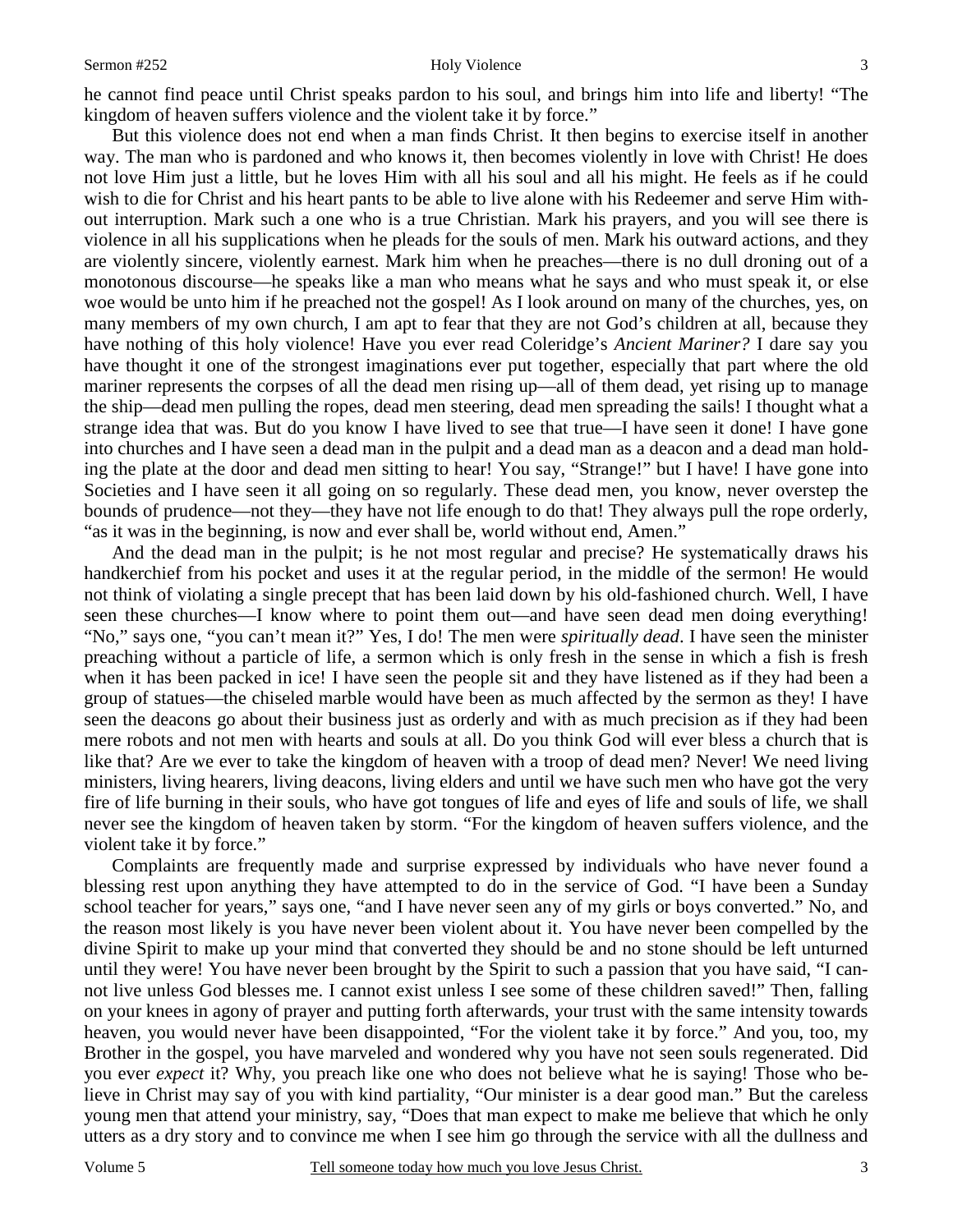monotony of dead routine?" Oh, my brothers, what we need today in the churches is violence—not violence against each other, but violence against death and hell—against the hardness of other men's hearts and against the sleepiness of our own! In Martin Luther's time, truly the kingdom of heaven suffered violence! The whole religious world was wide awake! Now, I fear the most part it is sound asleep. Go where you may, our churches have come to be old established businesses—they do not care to extend themselves! We must have new blood, no—we must have new *fire* from heaven to fall upon the sacrifice or else like Baal's priests, we may cut and hack our bodies and distract our minds in vain! There will be "no voice, nor any to answer, nor any that regard." The sacrifice shall lay unburnt upon the altar and the world will say our God is not the living God, or surely we are not His people! "And you shall grope at noonday, as the blind gropes in darkness and you shall not prosper in your ways—and you shall be only oppressed and spoiled evermore and no man shall save you." Violent men, then, are those that take the kingdom of heaven by force.

**II.** Now, BRING THESE VIOLENT MEN FORWARD, AND LET US ASK THEM WHAT THEY ARE DOING. When a man is very earnest, he ought to be ready to give a reason for his earnestness. "Sirs, what is all this strife about? Why all this earnestness? You seem to be boiling over with enthusiasm! What is up? Is there anything that is worth making such a stir about?" Hear them, and they will soon convince you that all their enthusiasm and striving to enter the kingdom of heaven by force is not a whit more strong than reasonable!

The first reason why poor sinners take the kingdom of heaven by force is because they feel they have no natural right to it. And, therefore, they must take it by force if they would get it at all. When a man belongs to the House of Lords, and knows that he has got a seat there by prescriptive right and title, he does not trouble himself at the time of the elections. But there is another man, who says, "Well, I should like a seat in the House of Commons, but I have no absolute right to it. If I get it, it will be by a desperate struggle." Do you not see how busy he is during the day? How the carriages fly about everywhere? And how earnest are his supporters that he may stand at the head of the poll and win the day? He says, "I have no absolute right to it. If I had, then I would just take it easy and walk into my seat at the proper time." But now he labors and strives and wrestles, because without so doing he does not expect to succeed! Now, look at those who are saved. They have no right to the inheritance they are seeking. What are they? Sinners, the chief of sinners! In their own esteem the vilest of the vile. Now, if they would get heaven they must take it by force, for they have no right to it by birth or lineal inheritance. And what else are they? They are the poor ones of this earth. There stands the rabbi at the gate and he says, "You can't come in here; this is no place for the poor to enter." "But," the poor man says, "I will." And pushing the rabbi aside, he takes it by force! Then, again, they were Gentiles, too. And Jews stood at the gate and said, "Stand back, you Gentile dogs; you cannot come in." Now, if such would be saved, they must take the kingdom of heaven by storm, for they have no rights to assert! Ah, my fellow men and women, if you sit down and fold your arms and say, "I am so good I have a right to heaven"—how deceived you will be! But if God has convinced you of your lost, ruined and undone condition, and if He has put His quickening Spirit within you, you will use a bold and desperate violence to force your way into the kingdom of heaven. The Spirit of God will not lead you to be insincere in the presence of foes, or fainthearted in the overwhelming crisis—He will drive you to desperate labor that you may be saved!

Ask one such man, again, why is he so violent in prayer. He replies, "Ah, I know the value of the mercy I receive. Why, I am asking for pardon, for heaven, for eternal life and am I to get these with a few yawns and sleepy prayers? I am asking that I may wear the white robe and sing the never-ending song of praise! And do you think that a few poor supplications are to be enough? No, my God, if You would make me tarry a hundred years and sigh and groan and cry through that long century—yes, if I might but have heaven at last, all my prayers would have been well spent—no, had they been a thousand times as many, they were well rewarded if You would hear me at last! But," he says again, "if you want to know why I am so earnest, let me tell you it is because I cannot bear to be lost forever." Hear the earnest sinner when he speaks. You say to him, "Why so earnest?" The tears are in his eyes; the flush is on his cheek; there is emotion in every feature while he says, "Would to God I could be far more earnest! Do you know I am a lost soul—perhaps before another hour is over I may be shut up in the hopeless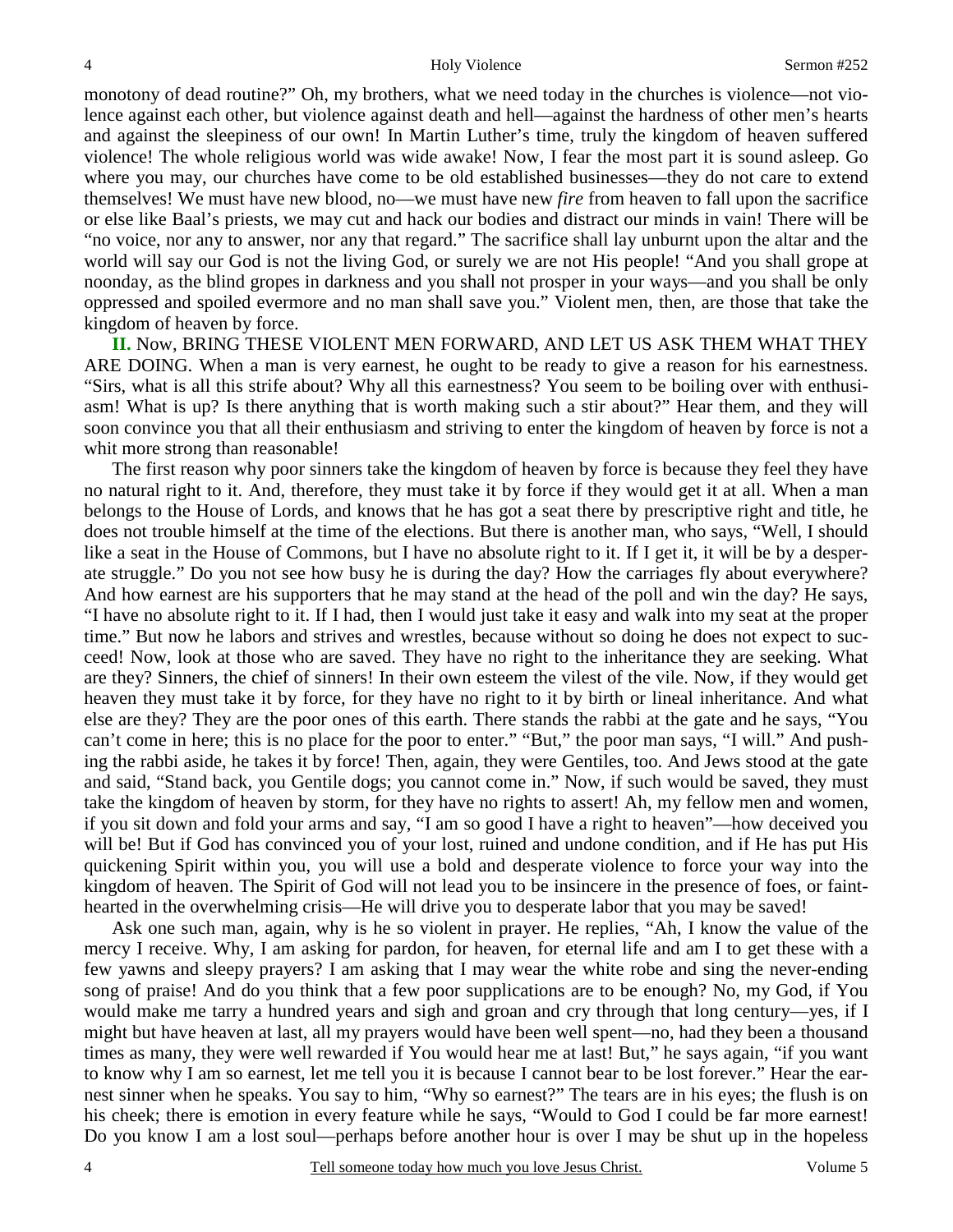#### Sermon #252 Holy Violence

fires of hell! Oh, God, have mercy on me, for if You do not, how terrible is my fate. I shall be lost—lost forever!"

Once let a man know that hell is beneath his feet and if that does not make him earnest, what will? No wonder that his prayers are insistent; that his endeavors are intensely earnest, when he knows that he must escape, or else the devouring fire will lay hold on him! Suppose now you had been a Jew in the olden time and one day while taking a walk in the fields you had seen a man running with all his might. "Stop!" you say, "Stop! My dear friend, you will exhaust yourself." He goes on and on, with all his might. You run after him. "Pause awhile," you say, "and rest. The grass is soft, sit down here and take your ease. See, here I have some food and a bottle. Stop and refresh yourself." But without saluting you he says, "No, I must away, away, away!" "Why? Why?" you ask. He is gone so far ahead, you run after him with all your might. And scarcely able to turn his head, he exclaims, "The city of refuge! The city of refuge! The manslayer is behind me!" Now, it is understandable—you now do not wonder that he runs with all his might! When the manslayer is after him, you can well understand that he would never pause for rest until he has found the city of refuge! So let a man know that the devil is behind him, that the avenging law of God is pursuing him and who can make him stop? Who shall endeavor to make him stay his race until he enters Christ, the city of refuge and finds himself secure? This will make a man earnest, indeed, to dread "The wrath to come," and to be laboring to escape from there!

Another reason why every man who would be safe must be in earnest and be violent is this—there are so many adversaries to oppose us that if we are not violent, we shall never be able to overcome them. Do you remember that beautiful parable in John Bunyan's Pilgrim? "I saw, also, that the Interpreter took him by the hand and led him into a pleasant place where was built a stately palace, beautiful to behold at the sight of which Christian was greatly delighted. He saw also upon the top thereof certain persons walking, who were clothed all in gold. Then said Christian, 'May we go in there?' Then the Interpreter took him and led him up toward the door of the palace. And behold, at the door stood a great company of men, as desirous to go in, but dared not. There also sat a man at a little distance from the door, at a tableside, with a book and his ink-horn before him, to take the name of him that should enter therein. He saw also that in the doorway stood many men in armor to keep it, being resolved to do to the men that would enter what hurt and mischief they could. Now was Christian somewhat amazed. At last, when every man started back for fear of the armed men, Christian saw a man of a very stout countenance come up to the man that sat there to write, saying, 'Set down my name, sir,' the which when he had done, he saw the man draw his sword and put a helmet upon his head and rush toward the door upon the armed men who laid upon him with deadly force, but the man, not at all discouraged, fell to cutting and hacking most fiercely. So after he had received and given many wounds to those that attempted to keep him out, (Matt 11:12; Acts 14:22), he cut his way through them all and pressed forward into the palace, at which there was a pleasant voice heard from those that were within, even of those who walked upon the top of the palace, saying—

### *'Come in, come in,*

#### *Eternal glory you shall win.'*

So he went in, and was clothed with such garments as they." And surely the dreamer saw the truth of God in his dream! It is even so—if we would win eternal glory we must fight—

### *"Sure we must fight, if we would reign,*

#### *Increase our courage, Lord!"*

You have enemies within you, enemies outside, enemies beneath, enemies on every side—the world, the flesh and the devil! And if the Spirit of God has quickened you, He has made a soldier of you and you can never sheathe your sword till you gain the victory! The man who would be saved must be violent because of the opposition he has to encounter!

But do you still condemn this man and say that he is an enthusiast and a fanatic? Then God Himself comes forth to vindicate His despised servant! Know that this is the sign, the mark of distinction between the true child of God and the bastard-professor. The men who are not God's children are a careless, stumbling, coldhearted race. But the men, who are God's in sincerity and truth, are burning as well as shining lights! They are as brilliant constellations in the firmament of heaven, burning stars of God!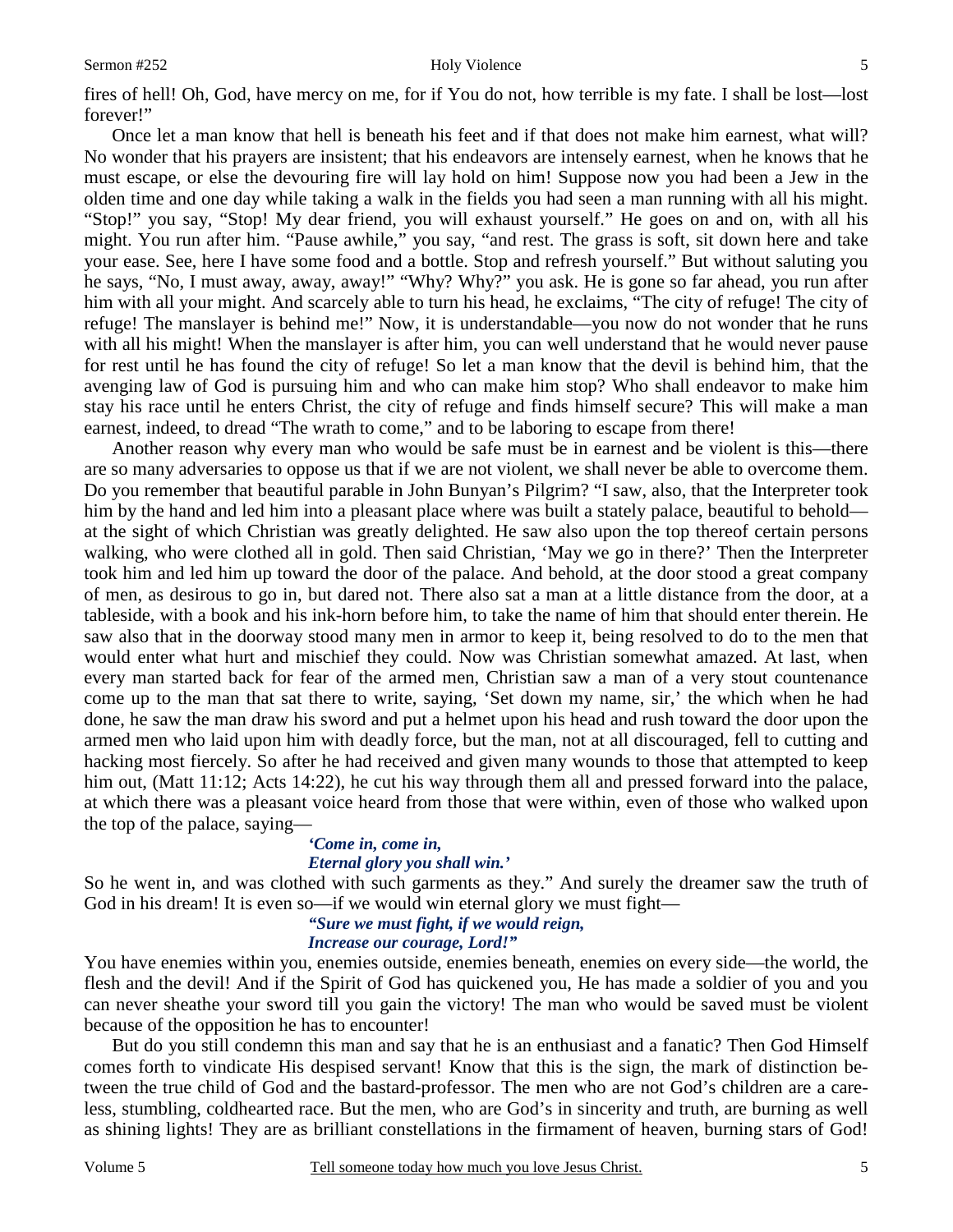Of all things in the world, God hates most the man that is neither hot nor cold. Better have no religion than have a little—better to be altogether without it—enemies to it, than to have just enough to make you respectable, but not enough to make you earnest! What does God say concerning the religion of this day? "So then because you are lukewarm and neither hot nor cold, I will spew you out of My mouth." Lukewarmness, of all things, God abhors and yet of all things it is the predominant mark of the present day! The time of the Methodists, of Whitefield and Wesley, was a time, indeed, of fire and of divine violence and vigor. But we have gradually cooled down, now, into a delightful consistency and though here and there, there is a little breaking out of the old desperado spirit of the Christian religion, yet for the most part, the world has so mesmerized the church that she is as nearly asleep as she can be! And much of her teaching and much of the doings of her religious societies is sheer sleepwalking. It is not the wide-awake earnestness of those who walk with their eyes open. They walk in their sleep—very nimbly they walk, too, and very nicely they "trim their way." Very little is there of the life of God in anything they do and very little of divine success attending their agencies, because they are not violent with regard to the matters of the kingdom of God.

**III.** Having thus endeavored to screen the violent men from harsh criticism, I shall now invite you for a moment to reflect that THE VIOLENT MAN IS ALWAYS SUCCESSFUL. Do you think you are going to be carried to heaven on a feather bed? Have you got a notion in your heads that the road to paradise is all a lawn with the grass smoothly mown, still waters and green pastures and more to cheer you? You have got to clear your heads of that deceitful fancy! The way to heaven is uphill and downhill! Uphill with difficulty; downhill with trials! It is through fire and through water, through flood and through flame—by the lions and by the leopards! Through the very mouths of dragons is the path to Paradise! But the man or woman who finds it so and who desperately resolves in the strength of God to tread that path—no, who does not resolve as if *he* could do nothing else *but* resolve, and who feels driven, as if with a hurricane behind him, to go into the right road—this person is never unsuccessful! Never! Where God has given a violent anxiety for salvation, He never disappoints it. No soul that has ever cried for it with a violent cry has been disappointed. From the beginning of creation until now there has never been raised to the throne of God a violent and earnest prayer which missed its answer! Go, Soul, in the strong confidence that if you go earnestly, you go successfully. God may sooner deny Himself than deny the request of an earnest man. Our God may sooner cease to be "The Lord God, gracious and merciful," than cease to bless the men who seek the gates of heaven with the violence of faith and prayer! Oh, reflect that all the saints above have been led by divine grace to wrestle hard as we do now with sins and doubts and fears. They had no smooth path to glory. They had to dispute every inch of the way at the sword's point. So must you—and as surely as you are enabled to do so, so surely will you conquer! Only the violent are saved; and *all* the violent are saved! When God makes a man or woman violent after salvation, that man or woman cannot perish! The gates of heaven may sooner be unhinged than that person be robbed of the prize for which he has fought!

**IV.** And, now I have to close, for I find my voice fails me this morning, when most I need it. I have to close abruptly by endeavoring earnestly TO EXCITE EACH OF YOU TO A VIOLENCE AFTER THE KINGDOM OF HEAVEN. In this great crowd there is surely some of the class I am about to describe. There is one man here who says, "I don't know that I have done much amiss in my life—I am about as regular a man as there is living. Don't I attend a place of worship regularly? I believe that I shall most certainly be saved. But I don't take much trouble about it; it never disquiets me particularly. I don't like"—says this man—"that intrusive brand of religion that always seems to be thrusting itself in everybody's way. I think it is quite right that people should go to their place of worship, but why take any further trouble? I just believe that I shall fare as other people fare. I am a steady, unpretending sort of man and I have no reason to doubt that I shall be saved." Ah, friend, you have never seen the gate of heaven! It is obvious that you have never seen it, or else you would know better, for at the gate of heaven multitudes are struggling—the gates of heaven are thronged and he that would enter there must press and elbow and push—or he may go away certain that he can never enter. No, your easy religion will just bring you in too late! It may carry you nine miles out of ten. But what is the good of that to a man who must perish unless he is carried the whole way? It will go a good way with you when you follow the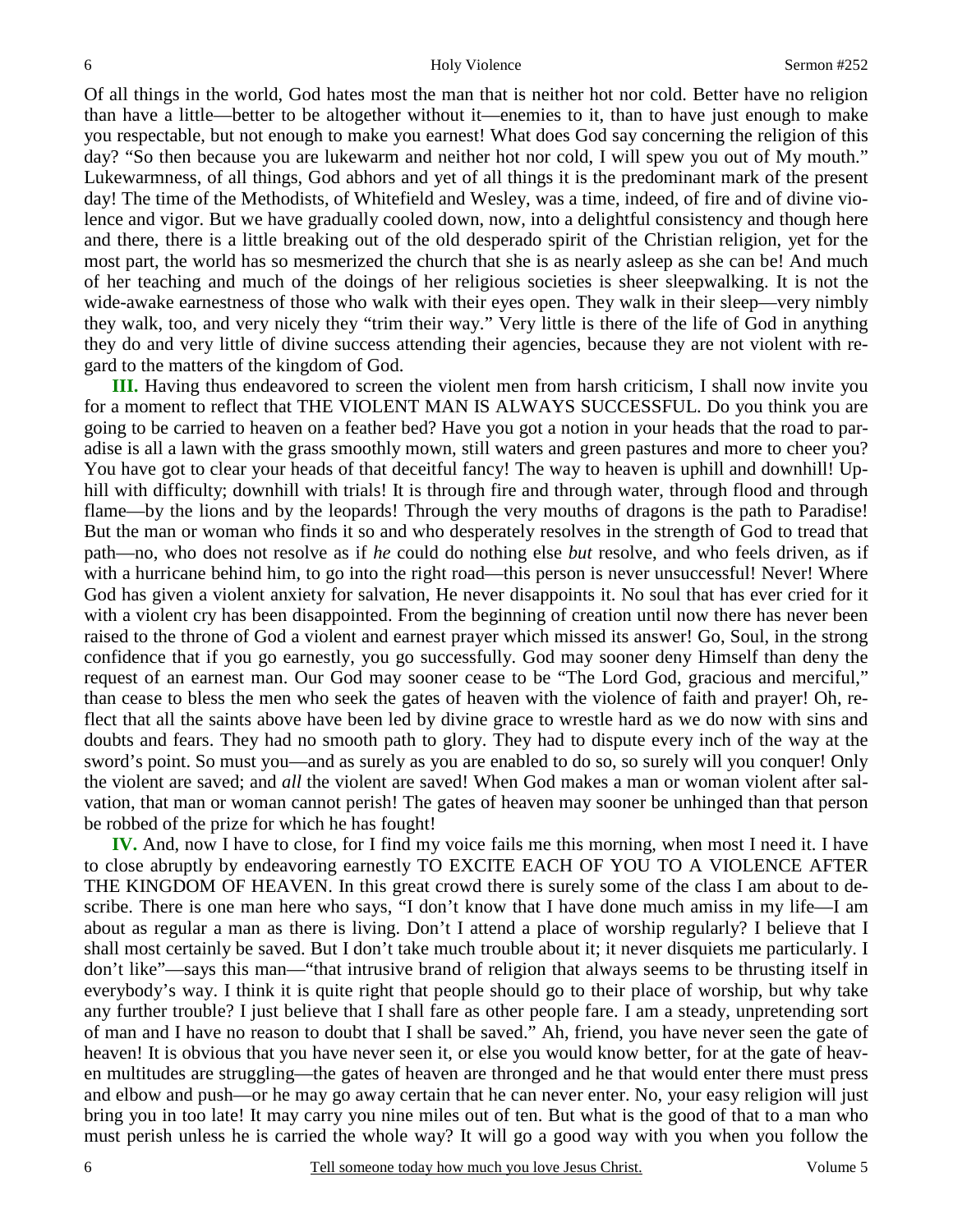#### Sermon #252 Holy Violence

counsels of a gospel ministry with outward propriety, but at the bar of God, it will utterly fail you when you lack the inward witness of strong crying and supplications! No, an easy religion is the way to hell—it is not the way to heaven! Let your soul alone and you need not expect much good fruit to come of it—any more than a farmer who leaves his fields alone need expect to reap a harvest. Your religion is vain and futile if that is all. "Ah" cries another "but I am in quite a different case. I am a sinner so vile, sir, that I know I never can be saved and, therefore, what is the use? I never think about it now, except with blank despair. Have I not long rebelled against God—will He ever pardon me? No, no. Don't exhort me to try! I may as well take my full swing of pleasure while I am here, for I feel I never shall enjoy the pleasures of heaven hereafter." Stop friend, "The violent take it by force." If the Lord has taught you your utter sinfulness, go and try! Say—

> *"I can but perish if I go, I am resolved to try. For if I stay away, I know I must forever die."*

Go home, go to your closet, fall on your knees, put your trust alone in Christ, and my friend, if the Lord does not have mercy upon you, then He is not the God we have preached to you, and He has not substantiated His faithful promise—you cannot—you shall not seek in vain! But mark, you must not think that your once seeking is enough—continue in it! If God has given you His Spirit, you will continue—you will never leave off praying until you get the answer. Oh, my friend, if God has given you this day a longing after His love—if He has caused you to say, "I will never give it up; I will perish at the foot of the cross if I perish at all," you can no more perish than the angels in Paradise! Be of good cheer. Use violence again and again and you shall take it by force.

And then, let each one of us, as we retire, and if we have tasted that the Lord is precious, determine to love Him more earnestly than before. I never leave my pulpit without feeling ashamed of myself. I do not remember a time when I have been able to go home without being suffused with humiliation and cast down with self-reproach because I had not been more earnest. I very seldom flog myself for using an ugly word, or anything of that sort. It is for not having been earnest enough about the salvation of sinners! When I sit down, I begin to think of this vast stream of people being swept along towards the gulf of eternity—bound for heaven or hell and I wonder how it is that I do not weep all the time I am here—why it is that I do not find red-hot burning words with which to address you? I find fault with others sometimes but far more with myself in this matter. Oh, how is it that a man can be God's ambassador and yet have so callous, so insensitive a heart as many of us have in this work? Oh, how is it that we tell the tale of death and life, of heaven and hell, of Christ crucified and His gospel despised, so quietly as we do? Condemn not the minister for excitement or fanaticism—condemn him because he is not half in earnest as he ought to be! Oh my God! Impress me, I beseech You, more with the value of souls and then impress my hearers, also, with the value of their own souls! Are you not going today, many of you, post-haste to perdition? Is it not a fact that your conscience tells you that many of you are enemies to God? You are without Christ; you have never been washed in His blood—never been forgiven! Oh, my hearers, if you continue as you are, a few more rising suns and then your sun must set forever. Only a few more Sundays have you to waste; a few more sermons have you to hear and the pit of hell must open wide its jaws—and then where are you? But a few more days and the heavens shall be rent, and Christ shall come to judge the earth—and sinner, where are you? Oh, I beseech you now by the living God and by His Son, Jesus Christ, think of your state! Repent of your sins—turn to God! Oh Spirit of God, turn, I pray You; turn the hearts of sinners now! Remember, if you now repent; if you now confess your sins; Christ is preached to you! He came into the world to save *sinners*. Oh, believe on Him! Throw yourselves before His cross! Trust in His blood. Rely on His righteousness—

> *"But if your ears refuse The language of His grace And hearts grow hard like stubborn Jews, That unbelieving race! The Lord, in vengeance dressed,*